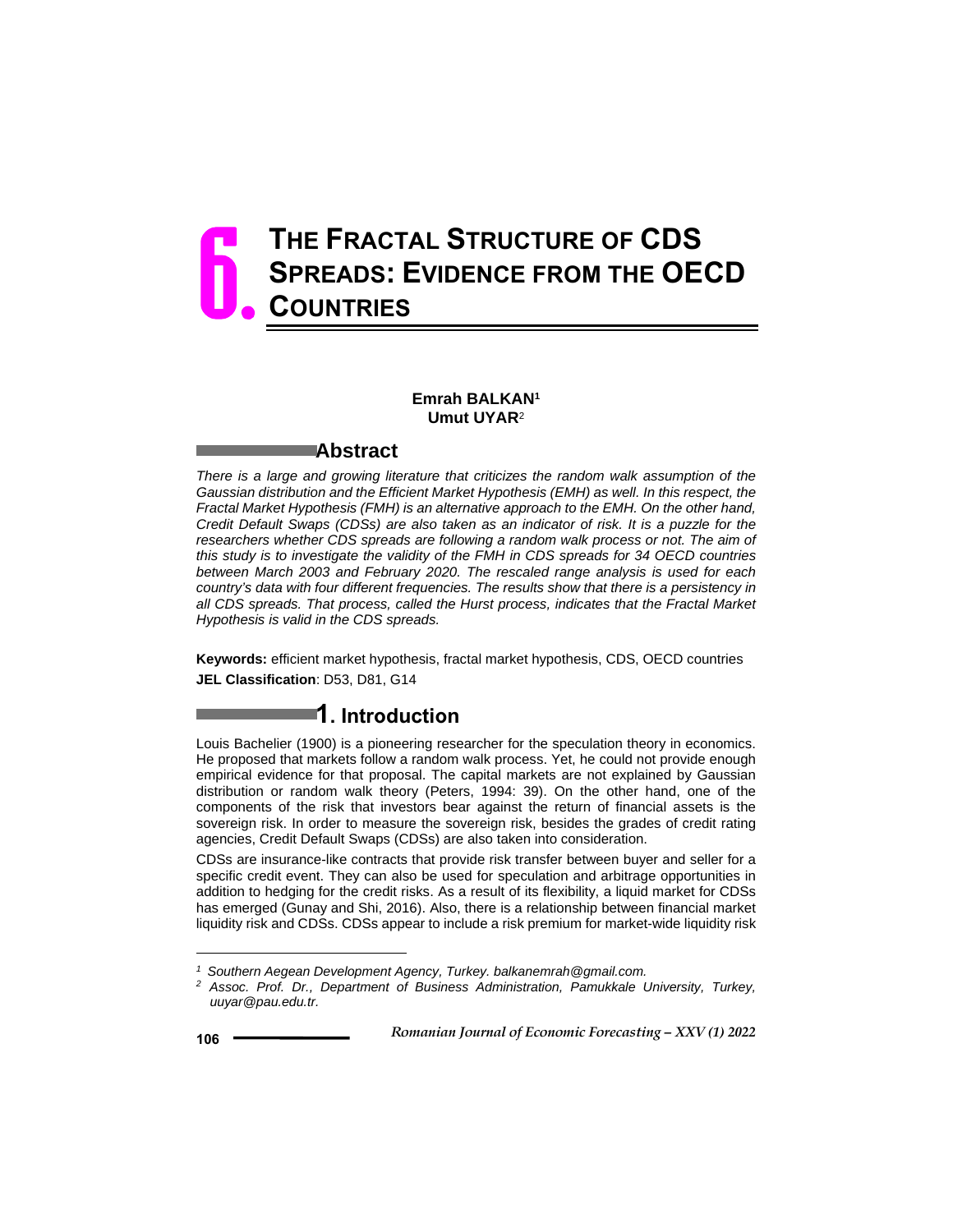

(Van der Merwe, 2015). Various measures of market liquidity risk have been shown to affect CDS spreads, and this statement is extensively studied in the literature (Düllmann and Sosinska, 2007; Fabozzi *et al*., 2007; Gündüz *et al*., 2013; Mayordomo *et al*., 2014; Calice *et al.,* 2015; Meine *et al.,* 2015; Lin *et al.,* 2017). When market conditions get worse and liquidity risk increases, sellers demand a higher CDS coupon rate to recover for the risk (Culp *et al*., 2018). Thus, there is a direct linkage between those, and CDSs could be evaluated as a risk indicator for financial markets. Since CDSs are used as risk indicators, knowing the efficiency of CDS spreads will be beneficial for investors. Therefore, the structure of the CDS market also appears as a structure that needs to be examined. The monthly data for CDS spreads and stock market index (FTSE/ATHEX) of Greece are illustrated in Figure 1. To understand the importance of the CDS market in terms of risk, it should be compared to the stock market index and the CDS rates of Greece, especially during the Eurozone crisis period. While the CDS rates of Greece increased to 6739.21 in June 2015, the stock index dipped to 241.22 in July 2015. It might be said that the market understands the rising level of risk and sellers demand higher CDS rates. The CDS rates gave a signal to investors and the market was crashed. Consequently, examining the structure of the CDS market could be crucial for investors.





In the financial literature, the behavior of financial markets has a fundamental assumption that the market data has a Gaussian distribution. This assumption is based on the Efficient Market Hypothesis (EMH). However, there are many studies revealing that the EMH is inadequate. This is one of the much-debated topics in financial literature. Accordingly, the Fractal Market Hypothesis (FMH) is proposed as an alternative to the EMH. The FMH underlines the effect of liquidity and investment horizons on the behavior of markets. The objective of FMH is to generate a model for market behavior and price movements that fits the real world. Thus, one of the counter-arguments against the Gaussian assumption is the FMH. As a result, if the structure of the CDS market needs to be evaluated, whether the CDS spreads show attributes of EMH or FMH is a concept that should be handled to provide practical knowledge for investors.

In this study, analyses are made using the Hurst Exponent (Rescaled Analysis) for CDSs of 34 OECD countries to investigate the existence of the Fractal Market Hypothesis in the CDS spreads. Herein, we focus on whether the CDS markets as a risk indicator have a fractal behavior or not. For this purpose, CDSs of 34 OECD countries are used over the period from March 2003 to February 2020.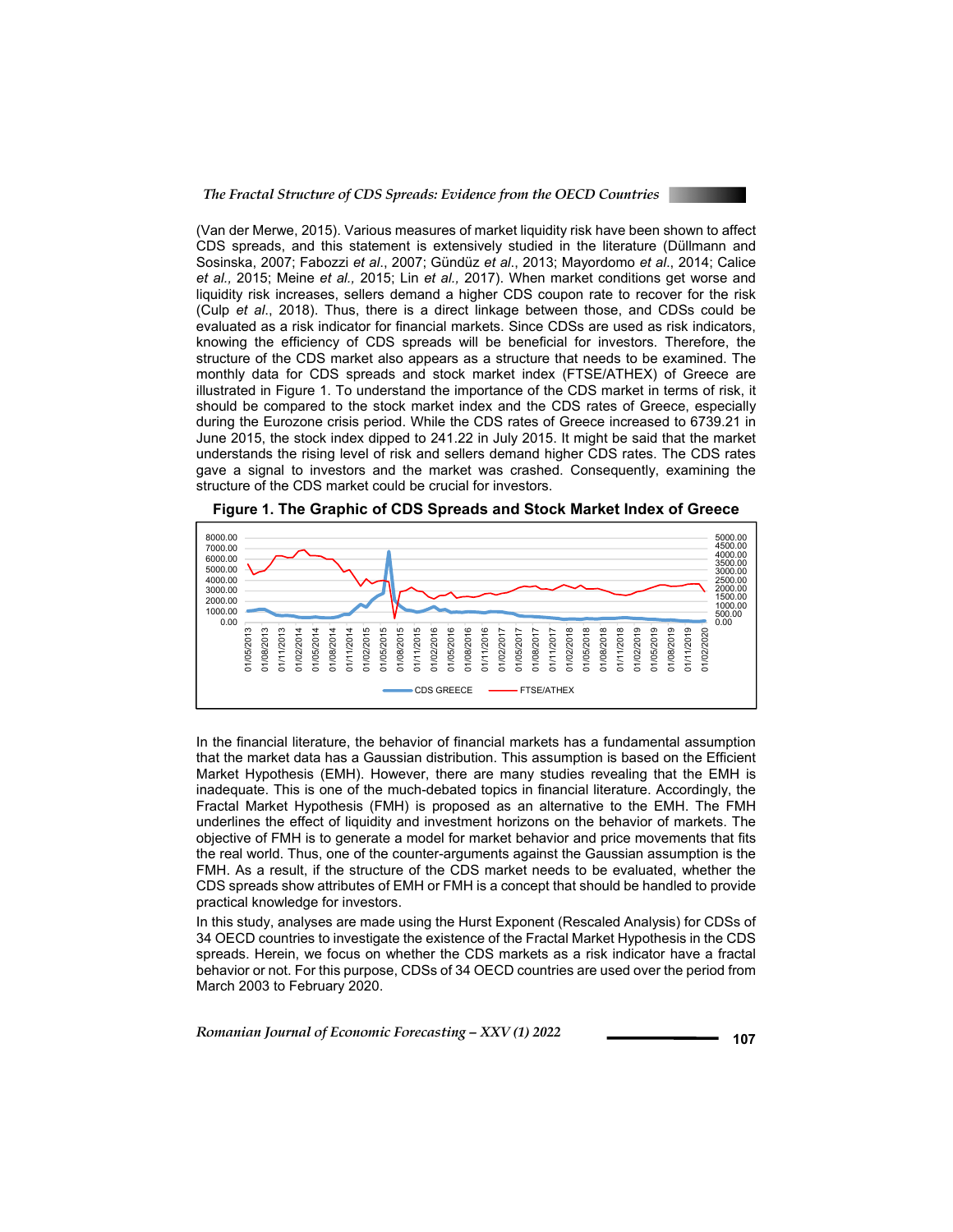The following section summarizes the literature, while section 3 describes the methodology and the data, and section 4 presents and discusses the findings. Lastly, conclusion is presented in section 5.

### **2. Literature Review**

In accordance with the structure of the study, the literature is examined by two groups. In the first group, the studies containing the Fractal Market Hypothesis are examined. In the second group, the studies about CDS of the OECD countries are investigated.

#### *2.1. Studies Containing the Fractal Market Hypothesis*

When the studies about FMH from the last decade are examined, one may see that they considered various markets by using a variety of methods.

Kristoufek (2012) investigates whether FMH gives more reasonable predictions than EMH about the dynamics of the financial markets during the turbulences. The result of the study shows that on DJI, NASDAQ, and S&P500, which are the three most liquid US indices, predictions of fractal markets hypothesis actually fit the observed behavior quite well.

Singh *et al.* (2013) state that despite the fact that capital market largely relies upon EMH, other existing hypotheses such as Heterogeneous Market Hypothesis (HMH), Arbitrage Pricing Theory (APT), Capital Asset Pricing Model (CAPM) and Fractal Market Hypothesis (FMH) are equally good. Their study analyzes the prices of State Bank of India (SBI) using Fractal Market Hypothesis and concludes that future prediction of stock prices is possible with the fractal theories developed for the relatively mature market.

Yin *et al.* (2013) examine the gold market of China based on its fluctuation to provide evidence about price movement predictions for investors and managers. They use the R/S analysis and fractal dimension analysis to show that the gold market of China has fractal characteristics. The study shows that the time series of gold returns in China exhibits a nonlinear structure, and the market has statistically self-similar characteristics with long-term memory.

In their study, Kumar and Bandi (2015) test the proposition of FMH, which states that a financial market can experience a crisis when a particular trading time horizon becomes more prominent than others, by using data from two major Indian capital market indices (BSE SENSEX and NSE NIFTY) and one bond market index (NSE GSEC). According to the research, market behavior in the crisis period is said to be compatible with FMH due to the increasing activity among all timescales.

Barna *et al.* (2016) analyzed nine emergent markets by four different estimators of fractal dimension to provide empirical evidence for the potential fractal properties. As a result, emergent markets from Europe and Asia are found to be closer to the 'non-persistence' status, while markets from Latin America exhibit more significant signs of local persistence.

Sarpong *et al.* (2016) aim to reveal whether there is chaos on the Johannesburg Stock Exchange (JSE) by analyzing three of its indices with the BDS test described by Brock, Dechert and Scheinkman (1996). The BDS test built upon the FMH shows that all the indices analyzed in this study do not display randomness.

Dar *et al.* (2017) examine whether the claim of the Fractal Market Hypothesis regarding the dominance of certain frequencies during global financial crises is true for the global stock markets. In the study it is shown that higher frequencies predominate during crisis periods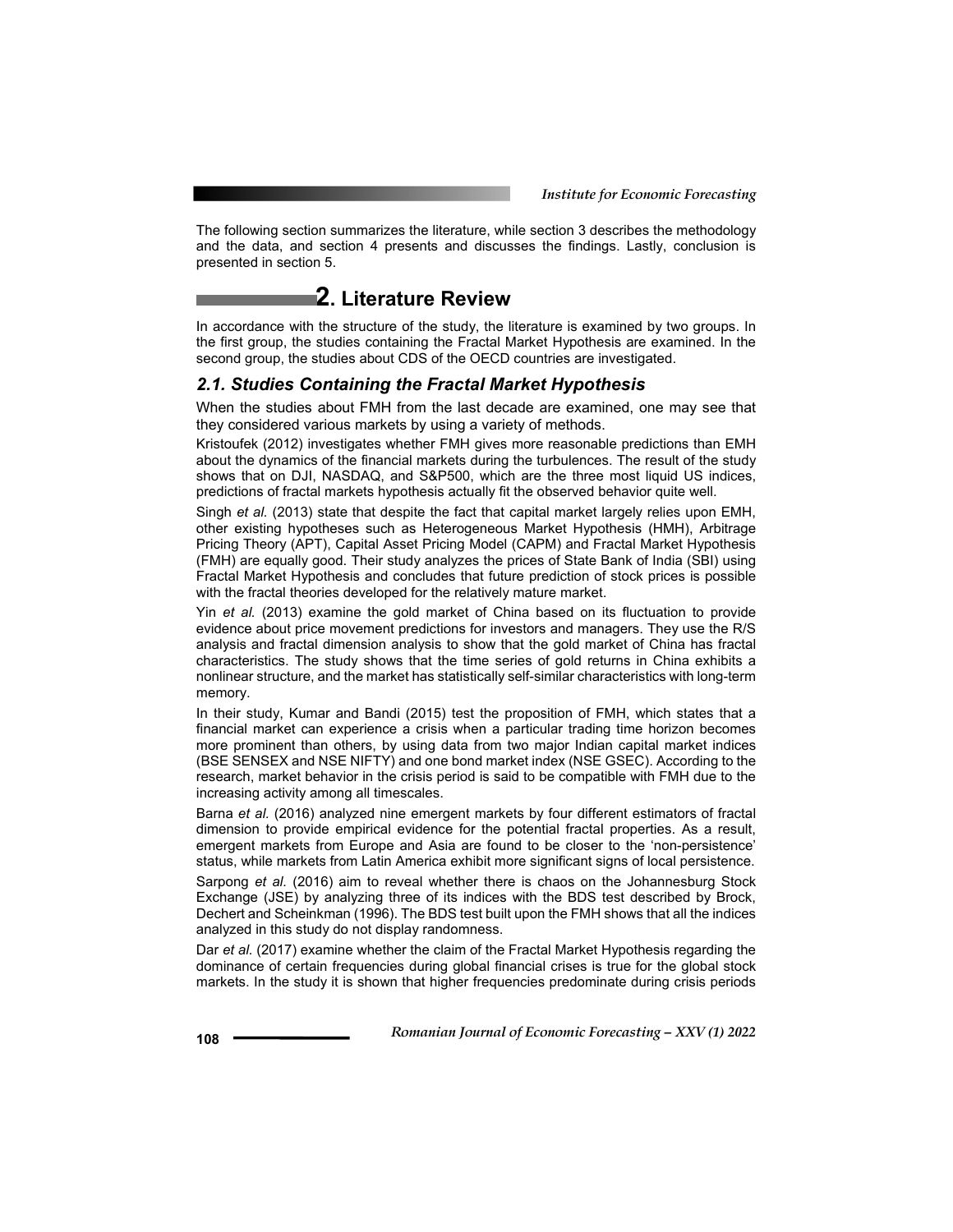

on the stock markets around the world, thus confirming the claims of the Fractal Market Hypothesis.

Kumar *et al.* (2017) use a wavelet-based method to test the proposition of FMH that says a financial market could undergo a crisis when a particular trading time horizon gains prominence over the others, for nine Asian forex markets, namely, China, India, Hong Kong, Japan, South Korea, Singapore, Sri Lanka, Taiwan, and Thailand. The study revealed that the 1997–1998 East Asian currency crisis, and the 2008 global financial crisis, were both triggered by increased activity by the short-term traders.

In their study, Wu and Duan (2017) examined gold future price at the Shanghai Futures Exchange (SFE) in China to provide a better understanding of the price fluctuation to investors and help them to make reasonable investment decisions in the gold futures market. The gold futures market, which is found to have the features of memorability, continuation, and periodicity, is found to be a fractal market on the long term. The conclusion that the gold futures market has sustainability in each trading day is drawn, with all Hurst indexes higher than 0.5.

Doorosamy and Sarpong (2018) analyze whether the fractal structure of a financial market is effective in its riskiness and persistence level. As a result, markets with high Hurst exponents are found to have stronger persistence and less risk relative to markets with lower Hurst exponents.

Liu *et al.* (2019) analyzed the efficiency of the Hong Kong Real Estate Investment Trusts (REITs) market in China based on the Hurst exponent. It was found that the Hong Kong REITs market had a lower efficiency than the Hong Kong stock market and the real estate market.

Moradi *et al*. (2021) examine daily, monthly, and yearly time series stock returns on the Tehran Stock Exchange and London Stock Exchange. In the study, the Fractal Market Hypothesis is found to be valid for the Tehran Stock Exchange, whereas it is not valid for the London Stock Exchange.

In a similar analysis to our study, Gunay and Shi (2016) examine the long-memory dependency in volatility of the CDS spreads of Turkey, Russia, South Africa and Brazil. Detrended Fluctuations Analysis (DFA) which is used in the study shows that there is long memory in all markets. Besides long memory parameter magnitudes are calculated by fractionally integrated generalized autoregressive conditional heteroskedasticity (FIGARCH) model. The study results show that the Efficient Market Hypothesis (EMH) may not hold for the CDS spreads of those four countries.

Çevik and Karaca (2021) investigate the characteristics of Turkey's CDS premiums with ARFIMA-FIGARCH, ARFIMA-FIEGARCH and ARFIMA-FIAPARCH models. They find features close to short memory in the change series and features of long-term memory in the volatility series.

As one may see in the literature, evidences of long-term memory in the CDS premiums are found. Yet, to assess the nature of CDS premiums and to make a more extensive judgment about their fractality, a more comprehensive approach, both presenting the level of fractality and involving more countries, is needed. The innovation that this study brought to the literature is that the fractality of the CDSs of the 34 OECD countries is examined by using the Hurst process and evaluated within fractal classification. As a result, the levels of fractality of the CDSs are presented.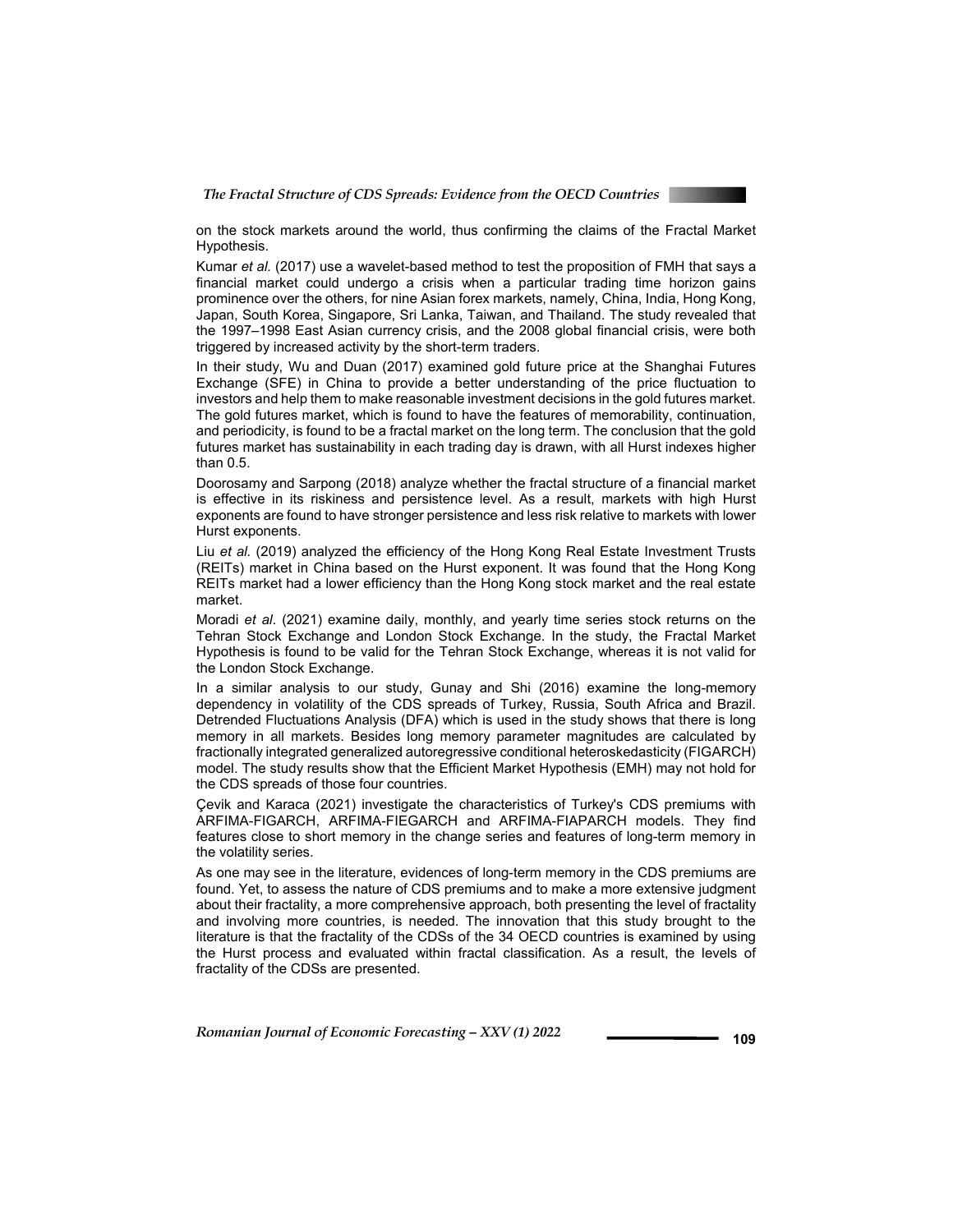#### *2.2. Studies Including the CDS of the OECD Countries*

In this section of the literature review, studies including the CDSs of the OECD countries are examined in relation to their inclusion of CDS.

Broto and Perez-Quiros (2015) state that credit default swap premia of developed countries have become prominent for prefiguring credit risk. By breaking down the CDS spreads of ten OECD countries, they derive a common factor, a second factor impelled by Europe's periphery, and a distinctive component. The aim of this arrangement is to construct a new methodology to characterize contagion among the ten series. They find that contagion's role in the European peripheral countries after the beginning of the sovereign debt crisis means that there are significant financial linkages between the economies of the countries included in the study.

Min *et al.* (2016) estimate dynamic conditional correlations (DCCs) between equity and currency returns during the financial crisis using Engle's (2002) model for six OECD countries. It is found that the US, Japan, and Switzerland have negative DCCs, they experienced capital inflows, whereas the UK, Australia, and Canada have positive DCCs. In the study, higher country-specific risk, as measured by its country-specific LIBOR interest differential spread, and CDS spread, means higher DCCs. The CDS is found to have a positive and significant association with the DCCs in Australia, Canada, and the UK, and increased CDS results in decreased stock prices and capital outflows from these countries. Yet, the CDS is found to be insignificant for the US, Japan, and Switzerland.

Kim *et al.* (2016) look into the relationships between stock market excess returns, timevarying correlations and volatility of six OECD countries (Australia, France, Germany, Japan, Switzerland, the United Kingdom) and the United States for the US financial crisis and the period after that. Findings of the study suggest that correlation and volatility analysis should include 'excess returns', 'US excess returns' and 'US volatility'. In addition, it is stated in the study that CDS has the power to predict the volatility of France, Germany, and Switzerland. Bhatt *et al*. (2017) investigate the dynamics of long-term sovereign bond yields for 21 OECD countries. In their research, a dynamic factor model, which divides the variation in bond yields for each country into three factors, which are a common factor, a regional factor and a country-specific factor, is established. The study revealed that, in countries where the regional factor played a more influential role in the period after the 2008 financial crisis, bond

In their work about the determinants of bank CDS spreads, Benbouzid *et al*. (2017) find that the behavior of bank CDS spreads between OECD and non-OECD countries do not exhibit a significant difference.

yields and credit default swap (CDS) are less sensitive to changes in the debt-GDP ratios.

Kapusuzoglu and Ceylan (2018) examine the similarities and differences between the OECD countries in terms of the change in CDS risk premiums. The methodology of the study includes Multidimensional Scaling Analysis to calculate the Euclidean distances of the countries. As a result of the calculation, the most similar and different countries in terms of CDS risk premiums are found. According to the results of the study, New Zealand-Australia, Estonia-Austria, Slovakia-Netherlands, Finland-Denmark, and Germany-France are the most similar country pairs, whereas Slovenia-Turkey, Netherlands-Turkey, Russia-Norway, Russia-Mexico, and Slovakia-Turkey are the most dissimilar country pairs. In addition, the countries which are geographically close to each other are found to be very similar in terms of the change in the economic risk level.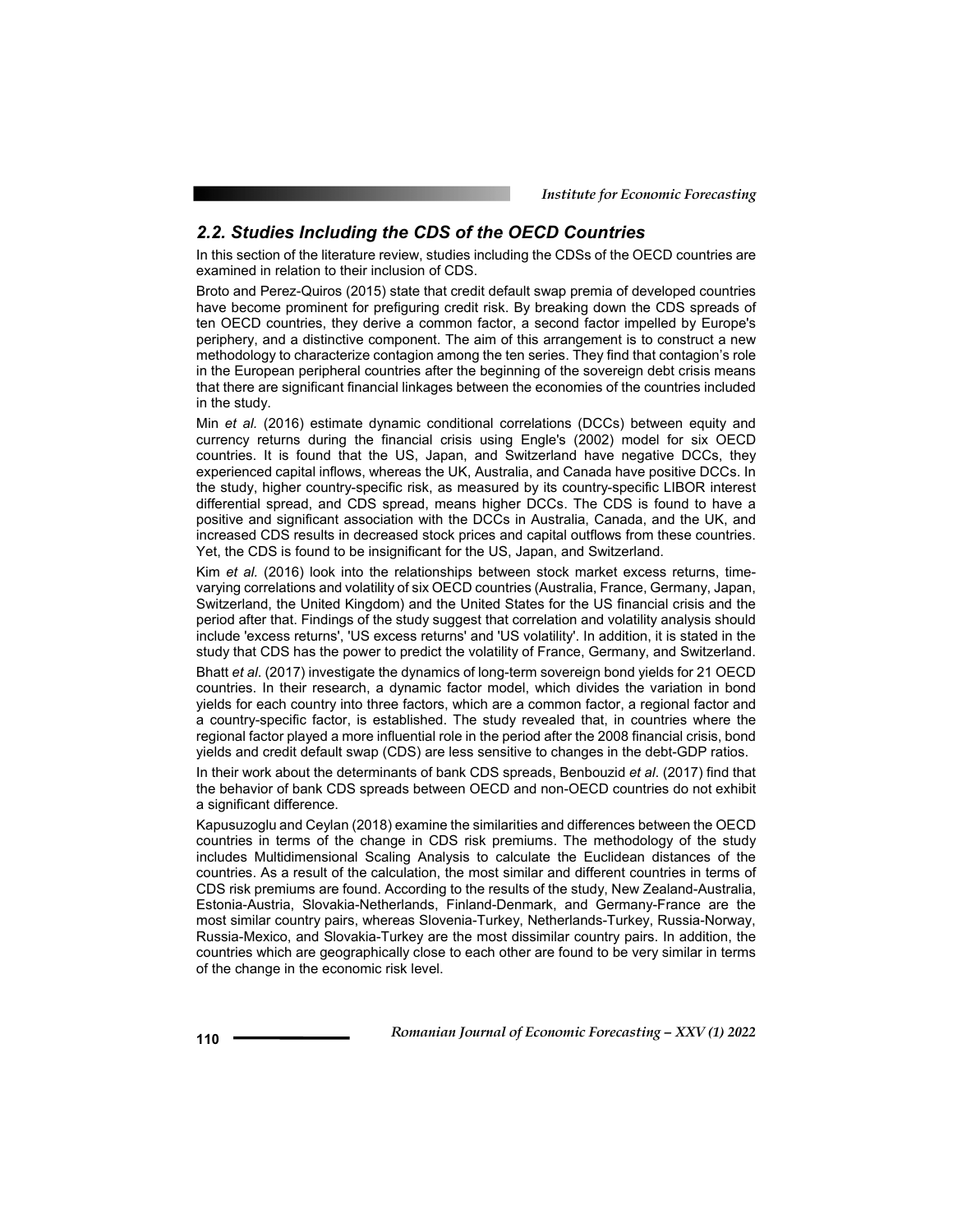

### **3. Methodology and Data**

#### *3.1. Methodology*

Harold Edwin Hurst (1951) suggested an approach to modeling the fractal structure: Rescaled Range (R/S). Hurst, who was a hydrologist, worked on the Nile River Dam project in the early 20<sup>th</sup> century. He had studied 847 years of data of the Nile River for the calculation of the storage capacity of a reservoir. The data of the Nile River did not seem a random walk process to him. He realized there were nonperiodic length cycles in overflows. So, he developed his own methodology. The outcome of the analysis is an exponent which is called the Hurst Exponent (H), and it has a range between one and zero (0<H<1). According to the Hurst methodology, if a time series has a Gaussian distribution, then H becomes 0.50. When he analyzed the Nile River data, he found 0.91. That means there is no random walk process in the overflows of the Nile River. Moreover, the changes in the overflows of the Nile River were found to be correlated, meaning that they were affecting each other.

Hurst's method has found its place in economics with the studies of Peters (1991; 1994). The Hurst Exponent can be calculated as follows (Peters, 1994:57; Brooks, 1995:428):

Let say,  $\bar{x}$  is the mean of a time series of length  $n$ , and  $S_n$  is the estimated standard deviation with maximum likelihood:

$$
\bar{x} = (x_1 + \dots + x_n)/n \tag{1}
$$

$$
S_n = \left(\sum_{r=1}^n \sqrt{(x_r - \bar{x})^2}\right) / \sqrt{n} \tag{2}
$$

The first rescaled range can be calculated by subtracting the mean,  $\bar{x}$ , from each observation. Next step is creating the cumulative time series,  $Y_i$ .

$$
Y_j = [(x_1 - \bar{x}) + (x_j - \bar{x})]
$$
 (3)

The adjusted range,  $R_n$ , is the maximum minus the minimum value of the  $Y_i$ . It could be calculated:

$$
R_n = \left[ \max_{1 \le k \le n} \sum_{j=1}^k (Y_j - \bar{Y}_n) - \min_{1 \le k \le n} \sum_{j=1}^k (Y_j - \bar{Y}_n) \right]
$$
(4)

Hurst, later, found a general form of Eq.

$$
R_n / S_n = c n^H \tag{5}
$$

where:  $R_n$  is the adjusted range;  $S_n$  is the estimated standard deviation;  $c$  is a constant;  $H$  denotes the Hurst exponent; and  $\frac{R_n}{S_n}$  is known as the rescaled range. In Eq. 5, there is an estimation problem because it is an exponential model. We need to convert it to a logarithmic model. If we take the logarithm of Eq. 5, we may obtain Eq. 6:

$$
\log\left(\frac{R}{S}\right)_n = \log c + H \log n \tag{6}
$$

After the estimation of model, a  $H$  coefficient of 0.5 indicates random process, as we mentioned above;  $0.5 < H < 1$  signifies a persistent time series which shows long memory effects;  $0 < H < 0.5$  signifies an anti-persistent process. There is no long memory feature in anti-persistent time series, and the movement in the series tends to return to average (Brooks, 1995:429).

Mulligan (2004:158) created a summary table for the different values of the H exponent in his study. Table 1 shows the noise scale in the series and the distribution of the series according to the different results of Hurst exponent.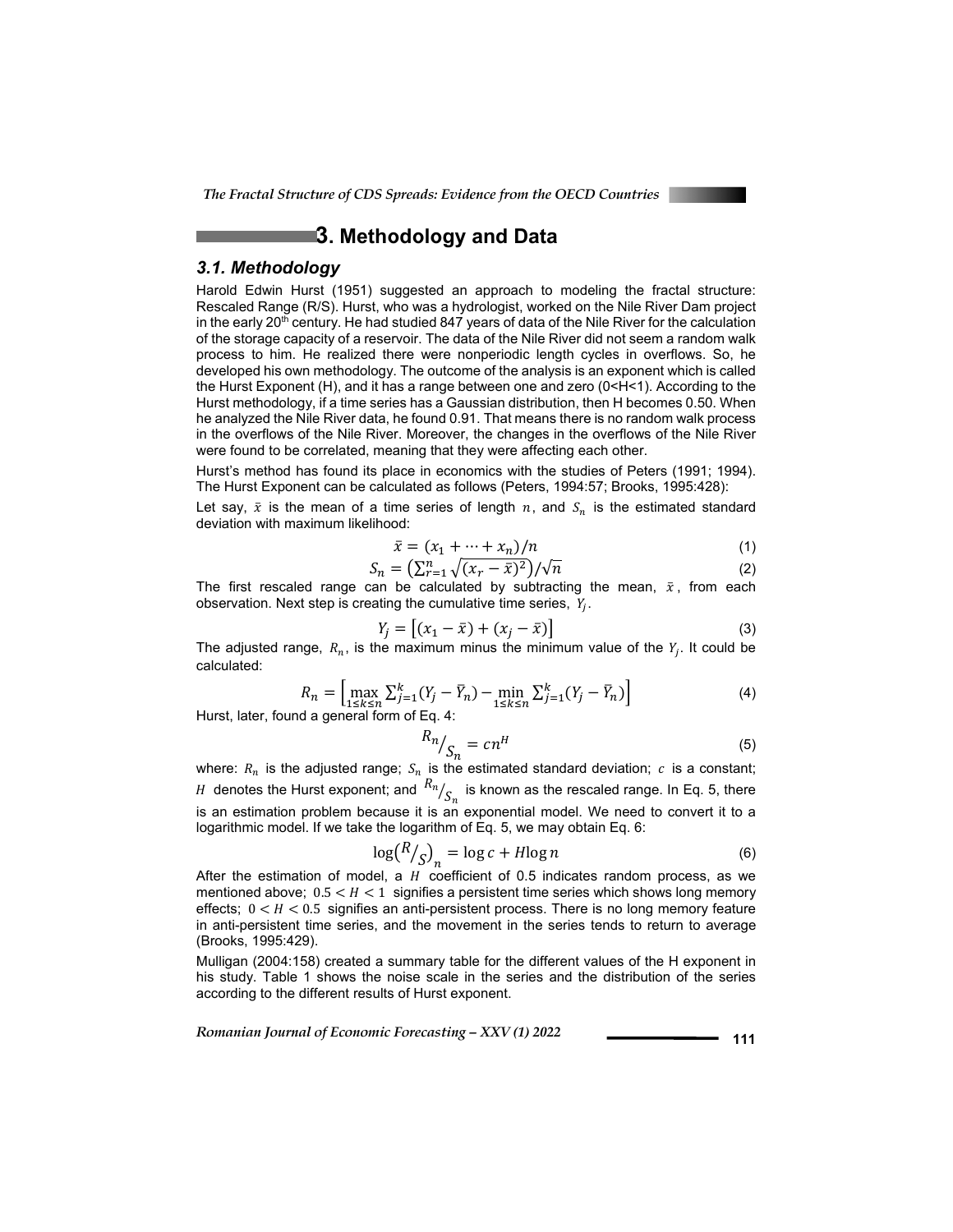| Term                                                         | Color                      | Hurst Exponent |
|--------------------------------------------------------------|----------------------------|----------------|
| Anti-persistent, mean-reverting, negative serial correlation | Pink noise                 | 0 < H < 0.5    |
| Gaussian process, random walk                                | White noise $H \equiv 0.5$ |                |
| Brownian motion, Wiener process                              | Brown noise $H \equiv 0.5$ |                |
| Persistent, trend-reinforcing, Hurst process                 | Black noise $0.5 < H < 1$  |                |
| Cauchy process, Cauchy distribution                          | Cauchy noise $H \equiv 1$  |                |

#### **Table 1. Fractal Classification of Series**

In Table 1, the Cauchy process states that there is a high probability of sudden and large changes in time series. The time series remaining on the black noise scale have less random motion than other scales. So, they have obvious trends and it is possible to face positive returns by following the historical data. Brown noise is the cumulative sum of a normally distributed white-noise process. The changes in time series are called white noise. The brown and white noise have the same Hurst exponent because the brown-noise process should be differenced as part of the estimation process, yielding white noise. Thus, they state the random walk which the process of data generating is purely random. A time series with a pink noise scale has a more fluctuating appearance than the random walk process (Mandelbrot, 1963a; 1963b; Mandelbrot *et al*., 1997:5; Mulligan, 2004; Aygören, 2008). It is clear that the Gaussian process is rejected if there is Cauchy, Black or Pink noise.

#### *3.2. Data*

In accordance with the aim of the paper, the descriptive statistics of CDS returns for 34 OECD countries is presented in Table 2. According to the design of analysis, daily, weekly, monthly, and quarterly frequencies are placed in Panel A, B, C, D, respectively.

| Panel A            | Daily     |           |         |           |           |       |
|--------------------|-----------|-----------|---------|-----------|-----------|-------|
|                    | Mean      | Median    | Maximum | Minimum   | Std. Dev. | Obs.  |
| Belgium            | 0.0004    | 0.0000    | 0.8935  | $-1.2040$ | 0.0948    | 4010  |
| Austria            | 0.0002    | 0.0000    | 6.3722  | $-6.3511$ | 0.2322    | 4010  |
| Canada             | $-0.0003$ | 0.0000    | 0.1046  | $-0.0498$ | 0.0135    | 399   |
| Denmark            | $-0.0006$ | 0.0000    | 0.2862  | $-0.2068$ | 0.0422    | 2786  |
| France             | 0.0003    | 0.0000    | 1.2489  | $-1.2489$ | 0.0879    | 3783  |
| Germany            | $-0.0001$ | 0.0000    | 1.7047  | $-1.3863$ | 0.1001    | 3929  |
| Greece             | 0.0006    | 0.0000    | 1.7918  | $-1.6740$ | 0.0933    | 4010  |
| Iceland            | 0.0008    | 0.0000    | 0.7198  | $-0.7673$ | 0.0615    | 4.010 |
| Ireland            | 0.0000    | 0.0000    | 0.6075  | $-0.6257$ | 0.0416    | 3159  |
| Italy              | 0.0005    | 0.0000    | 0.4896  | $-0.4373$ | 0.0424    | 4.369 |
| <b>Netherlands</b> | 0.0005    | 0.0000    | 0.8473  | $-0.9163$ | 0.0761    | 3749  |
| Norway             | 0.0002    | 0.0000    | 0.6985  | $-1.2593$ | 0.0536    | 3157  |
| Portugal           | 0.0005    | 0.0000    | 1.6740  | $-1.2528$ | 0.0972    | 4007  |
| Spain              | 0.0007    | 0.0000    | 2.0149  | $-2.5903$ | 0.1358    | 4007  |
| Sweden             | 0.0003    | 0.0000    | 1.1239  | $-0.6931$ | 0.0642    | 3905  |
| Switzerland        | $-0.0009$ | 0.0000    | 0.7909  | $-0.4260$ | 0.0443    | 2.886 |
| Turkev             | $-0.0001$ | $-0.0011$ | 0.2282  | $-0.2364$ | 0.0314    | 4.990 |
| United Kingdom     | 0.0007    | 0.0000    | 0.9361  | $-0.6278$ | 0.0481    | 3616  |
| <b>USA</b>         | 0.0002    | 0.0000    | 0.6986  | $-0.6199$ | 0.0531    | 3179  |

**Table 2. Descriptive Statistics of the CDS Returns for 34 OECD Countries**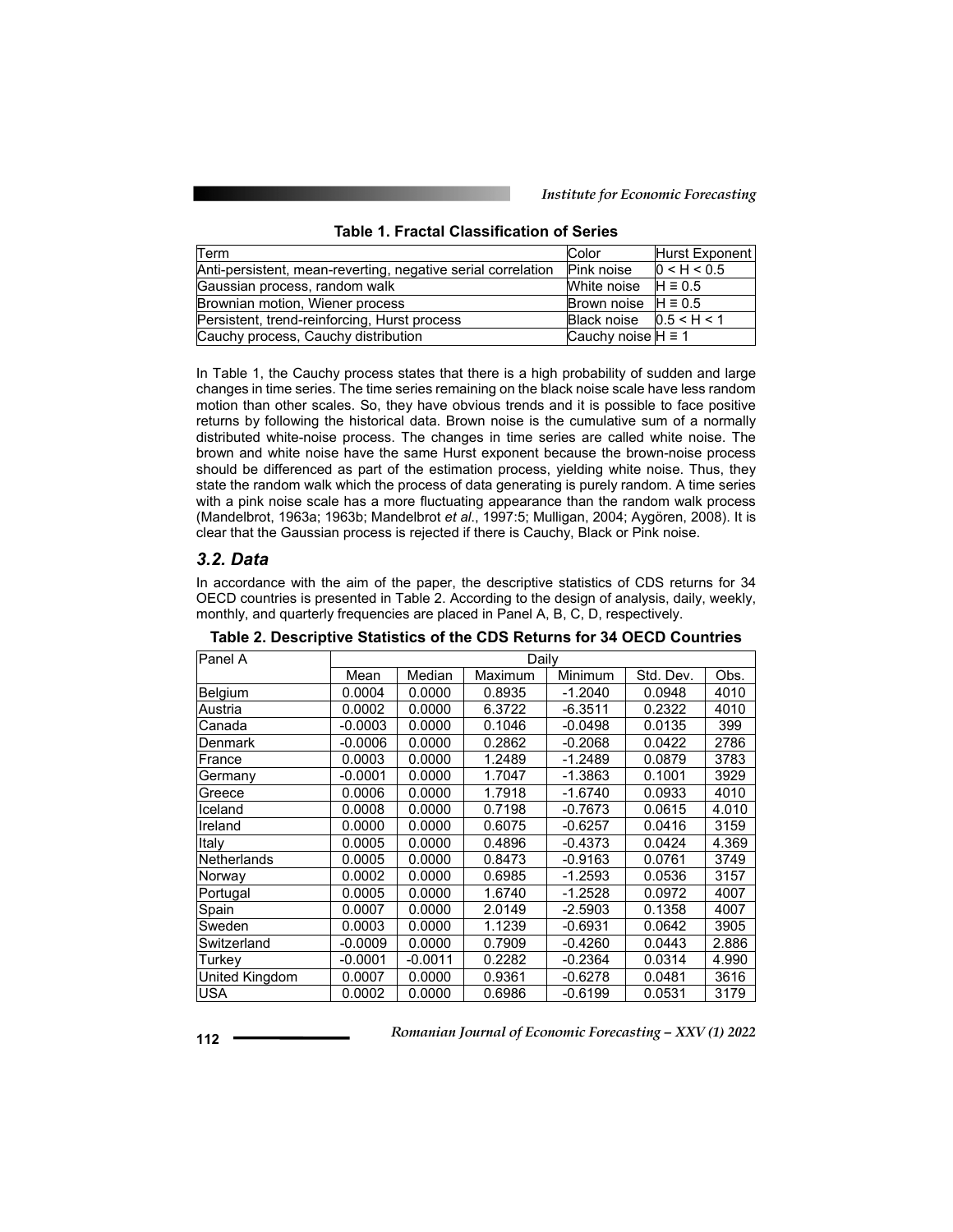*The Fractal Structure of CDS Spreads: Evidence from the OECD Countries* 



| Panel A               | Daily     |           |         |           |           |                  |
|-----------------------|-----------|-----------|---------|-----------|-----------|------------------|
|                       | Mean      | Median    | Maximum | Minimum   | Std. Dev. | Obs.             |
| Australia             | $-0.0001$ | 0.0000    | 0.4917  | $-0.3604$ | 0.0334    | 2996             |
| Chile                 | $-0.0003$ | 0.0000    | 0.5407  | $-0.5501$ | 0.0371    | 4450             |
| Czech Republic        | $-0.0006$ | 0.0000    | 0.4268  | $-0.3716$ | 0.0334    | 2823             |
| Estonia               | 0.0006    | 0.0000    | 0.6269  | $-0.6337$ | 0.0415    | 3658             |
| Hungary               | 0.0003    | 0.0000    | 0.6931  | $-0.4568$ | 0.0424    | 4006             |
| Israel                | 0.0000    | 0.0000    | 0.5094  | $-0.6242$ | 0.0365    | 4007             |
| Japan                 | 0.0000    | 0.0000    | 0.5978  | $-0.5985$ | 0.0445    | 4464             |
| South Korea           | $-0.0002$ | 0.0000    | 0.3421  | $-0.4068$ | 0.0365    | 4651             |
| Latvia                | 0.0006    | 0.0000    | 0.8882  | $-0.5911$ | 0.0464    | 3664             |
| Lithuania             | $-0.0006$ | 0.0000    | 0.1795  | $-0.2366$ | 0.0246    | 2713             |
| Mexico                | $-0.0003$ | $-0.0011$ | 0.4545  | $-0.4160$ | 0.0345    | 4718             |
| New Zealand           | $-0.0007$ | 0.0000    | 0.3575  | $-0.3196$ | 0.0416    | 2887             |
| Poland                | 0.0002    | 0.0000    | 0.5970  | $-0.6242$ | 0.0501    | 4010             |
| Slovakia              | 0.0003    | 0.0000    | 1.1787  | $-1.1787$ | 0.0659    | 4011             |
| Slovenia              | 0.0004    | 0.0000    | 0.9924  | $-0.9393$ | 0.0524    | 3982             |
|                       |           |           |         |           |           |                  |
| Panel B               |           | Weekly    |         |           |           |                  |
|                       | Mean      | Median    | Maximum | Minimum   | Std. Dev. | Obs.             |
| Belgium               | 0.0019    | 0.0000    | 0.6931  | $-1.0116$ | 0.1382    | 803              |
| Austria               | 0.0010    | 0.0000    | 3.3274  | $-3.9560$ | 0.2345    | 803              |
| Canada                | $-0.0016$ | 0.0000    | 0.0859  | $-0.0870$ | 0.0293    | $\overline{80}$  |
| Denmark               | $-0.0030$ | 0.0000    | 0.3914  | $-0.2596$ | 0.0777    | 558              |
| France                | 0.0025    | $-0.0005$ | 0.9613  | $-0.9613$ | 0.1192    | 757              |
| Germany               | $-0.0004$ | 0.0000    | 1.7387  | $-1.3863$ | 0.1819    | 786              |
| Greece                | 0.0031    | 0.0000    | 1.4626  | $-1.3062$ | 0.1577    | 803              |
| Iceland               | 0.0041    | 0.0000    | 1.2528  | $-0.6664$ | 0.1243    | 803              |
| Ireland               | 0.0000    | $-0.0021$ | 0.8081  | $-0.3213$ | 0.0881    | 632              |
| Italy                 | 0.0024    | 0.0000    | 0.4797  | $-0.4915$ | 0.0912    | 882              |
| Netherlands           | 0.0015    | 0.0000    | 0.8303  | $-0.6286$ | 0.1220    | $\overline{751}$ |
| Norway                | 0.0011    | 0.0000    | 0.7940  | $-1.2290$ | 0.1077    | 632              |
| Portugal              | 0.0026    | 0.0000    | 1.3545  | $-1.3218$ | 0.1470    | 803              |
| Spain                 | 0.0033    | 0.0000    | 2.1972  | $-2.0149$ | 0.2114    | 803              |
| Sweden                | 0.0015    | 0.0000    | 1.0186  | $-0.6931$ | 0.1159    | 782              |
| Switzerland           | $-0.0046$ | 0.0000    | 0.6461  | $-0.4166$ | 0.0872    | $\overline{578}$ |
| Turkey                | $-0.0005$ | $-0.0084$ | 0.4925  | $-0.5829$ | 0.0801    | 1010             |
| <b>United Kingdom</b> | 0.0031    | 0.0000    | 0.8109  | $-0.3777$ | 0.0918    | $\overline{724}$ |
| <b>USA</b>            | 0.0013    | $-0.0002$ | 0.6199  | $-0.3417$ | 0.0922    | 636              |
| Australia             | $-0.0004$ | 0.0000    | 0.4745  | $-0.3460$ | 0.0813    | 599              |
| Chile                 | $-0.0014$ | $-0.0056$ | 0.5724  | $-0.3958$ | 0.0802    | 890              |
| Czech Republic        | $-0.0027$ | 0.0000    | 0.4232  | $-0.4028$ | 0.0700    | 564              |
| Estonia               | 0.0029    | 0.0000    | 0.8107  | $-0.3751$ | 0.0862    | 731              |
| Hungary               | 0.0013    | $-0.0020$ | 0.7621  | $-0.6548$ | 0.0942    | 801              |
| Israel                | 0.0000    | 0.0000    | 0.4810  | $-0.6242$ | 0.0745    | 801              |

Japan | 0.0000 | 0.0000 | 0.6225 | -0.5985 | 0.0812 | 892 South Korea | -0.0011 | -0.0010 | 0.5732 | -0.5795 | 0.0904 | 937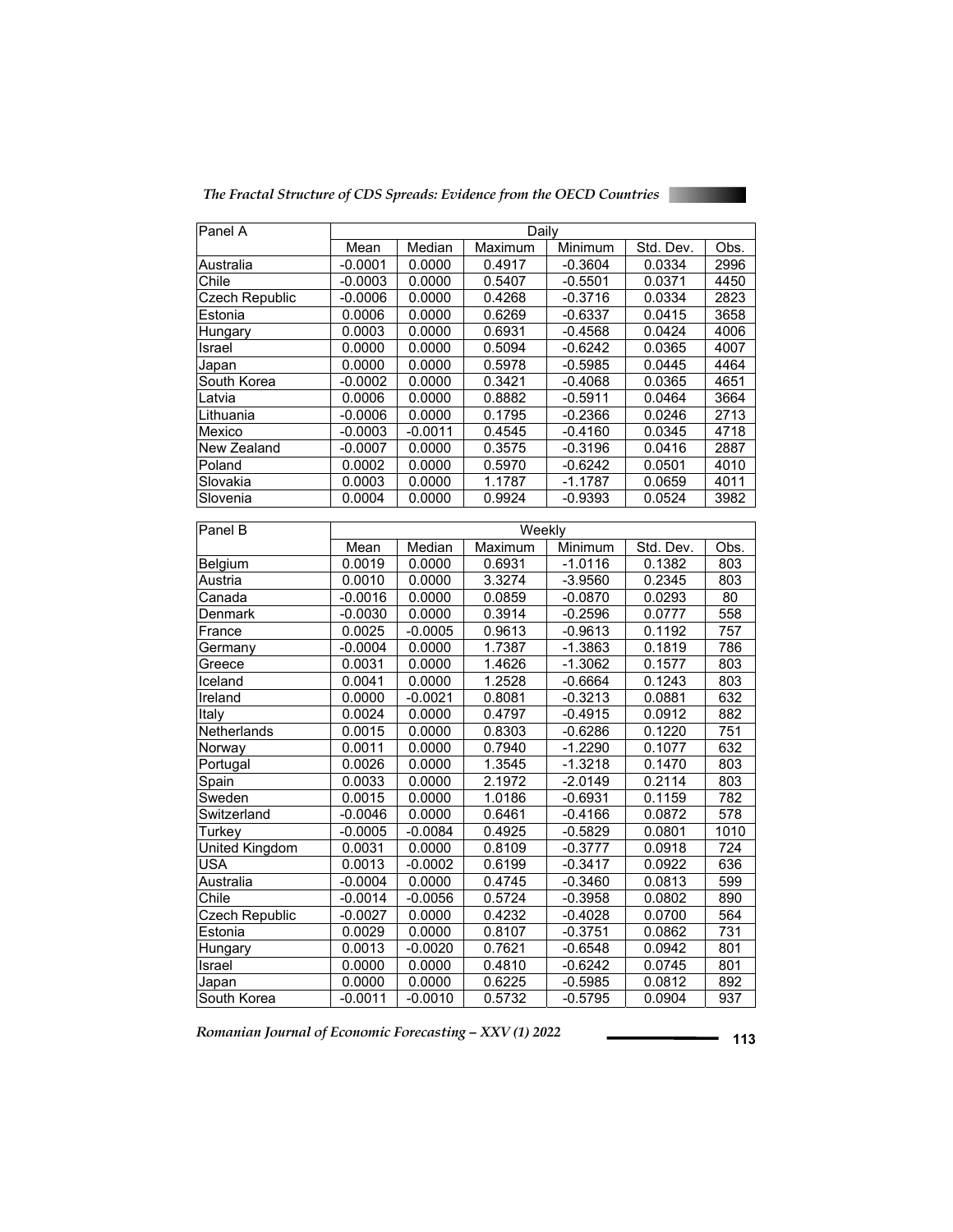### *Institute for Economic Forecasting*

| Panel B               | Weekly                                            |           |         |           |           |                  |
|-----------------------|---------------------------------------------------|-----------|---------|-----------|-----------|------------------|
|                       | Mean<br>Median<br>Minimum<br>Maximum<br>Std. Dev. |           |         |           | Obs.      |                  |
| Latvia                | 0.0031                                            | 0.0000    | 0.9673  | $-0.6214$ | 0.0930    | 732              |
| Lithuania             | $-0.0032$                                         | $-0.0024$ | 0.2579  | $-0.2117$ | 0.0529    | $\overline{542}$ |
| Mexico                | $-0.0016$                                         | $-0.0038$ | 0.8433  | $-0.6203$ | 0.0885    | 955              |
| New Zealand           | $-0.0035$                                         | $-0.0006$ | 0.4155  | $-0.3693$ | 0.0878    | $\overline{577}$ |
|                       |                                                   |           |         |           |           |                  |
| Poland                | 0.0013                                            | 0.0000    | 0.7143  | $-0.3862$ | 0.0948    | 801              |
| Slovakia              | 0.0013                                            | 0.0000    | 1.1787  | $-1.1787$ | 0.1327    | 802              |
| Slovenia              | 0.0023                                            | 0.0000    | 0.6702  | $-0.7538$ | 0.0952    | 796              |
|                       |                                                   |           |         |           |           |                  |
| Panel C               |                                                   |           | Monthly |           |           |                  |
|                       | Mean                                              | Median    | Maximum | Minimum   | Std. Dev. | Obs.             |
| Belgium               | 0.0065                                            | $-0.0098$ | 0.8873  | $-1.0986$ | 0.2279    | 184              |
| Austria               | 0.0054                                            | $-0.0173$ | 1.4954  | $-0.6931$ | 0.2408    | 184              |
| Canada                | $-0.0071$                                         | $-0.0153$ | 0.0855  | $-0.0548$ | 0.0405    | 18               |
| Denmark               | $-0.0127$                                         | $-0.0171$ | 0.6735  | $-0.6377$ | 0.1537    | $\overline{128}$ |
| France                | 0.0110                                            | $-0.0169$ | 0.9479  | $-0.5616$ | 0.1972    | 174              |
| Germany               | $-0.0017$                                         | $-0.0028$ | 1.0019  | $-1.8971$ | 0.2797    | 181              |
| Greece                | 0.0136                                            | $-0.0022$ | 1.1920  | $-1.3073$ | 0.3131    | 184              |
| Iceland               | 0.0180                                            | $-0.0022$ | 1.6891  | $-1.0594$ | 0.2525    | 184              |
| Ireland               | $-0.0023$                                         | $-0.0132$ | 0.6931  | $-0.5607$ | 0.1786    | 145              |
| Italy                 | 0.0097                                            | 0.0000    | 1.0668  | $-0.5007$ | 0.1848    | 203              |
| Netherlands           | 0.0065                                            | 0.0000    | 1.0480  | $-0.5596$ | 0.2053    | 173              |
| Norway                | 0.0047                                            | $-0.0112$ | 1.0006  | $-1.5217$ | 0.2213    | 145              |
| Portugal              | 0.0165                                            | 0.0044    | 1.2040  | $-0.6931$ | 0.2474    | 184              |
| Spain                 | 0.0021                                            | 0.0000    | 1.5041  | $-2.0149$ | 0.3276    | 184              |
| Sweden                | 0.0067                                            | 0.0000    | 1.3686  | $-0.8267$ | 0.2205    | 180              |
| Switzerland           | $-0.0215$                                         | $-0.0199$ | 0.5997  | $-0.5814$ | 0.1661    | 133              |
| Turkey                | $-0.0025$                                         | $-0.0167$ | 0.5528  | $-0.3927$ | 0.1697    | 232              |
| <b>United Kingdom</b> | 0.0153                                            | 0.0000    | 1.2528  | $-0.6965$ | 0.1994    | 166              |
| USA                   | 0.0041                                            | 0.0001    | 0.6286  | $-0.8561$ | 0.1821    | 146              |
| Australia             | 0.0004                                            | 0.0000    | 1.0009  | $-0.5686$ | 0.1793    | 138              |
| Chile                 | $-0.0044$                                         | $-0.0276$ | 0.7178  | $-0.3677$ | 0.1662    | 205              |
| <b>Czech Republic</b> | $-0.0100$                                         | $-0.0058$ | 0.4407  | $-0.3125$ | 0.1058    | 130              |
| Estonia               | 0.0133                                            | 0.0000    | 1.0451  | $-0.5023$ | 0.1834    | 168              |
| Hungary               | 0.0052                                            | $-0.0055$ | 0.6424  | $-0.5306$ | 0.1716    | 184              |
| Israel                | $-0.0021$                                         | $-0.0142$ | 0.4635  | $-0.5113$ | 0.1393    | 184              |
| Japan                 | 0.0007                                            | 0.0000    | 0.7582  | $-0.6592$ | 0.1763    | 205              |
| South Korea           | $-0.0030$                                         | $-0.0104$ | 0.7322  | $-0.4868$ | 0.1844    | 216              |
| Latvia                | 0.0136                                            | $-0.0038$ | 0.9376  | $-0.3565$ | 0.1701    | 169              |
| Lithuania             | $-0.0136$                                         | $-0.0194$ | 0.2596  | $-0.2459$ | 0.0973    | 125              |
| Mexico                | $-0.0050$                                         | $-0.0307$ | 0.7835  | $-0.4375$ | 0.1639    | 220              |
| New Zealand           | $-0.0152$                                         | $-0.0043$ | 0.3409  | $-0.5731$ | 0.1569    | 133              |
| Poland                | 0.0058                                            | $-0.0107$ | 0.8924  | $-0.7209$ | 0.1821    | 184              |
| Slovakia              | 0.0067                                            | $-0.0044$ | 1.3218  | $-1.0986$ | 0.2238    | 184              |
| Slovenia              | 0.0094                                            | 0.0000    | 0.8569  | $-0.7538$ | 0.1797    | 183              |
|                       |                                                   |           |         |           |           |                  |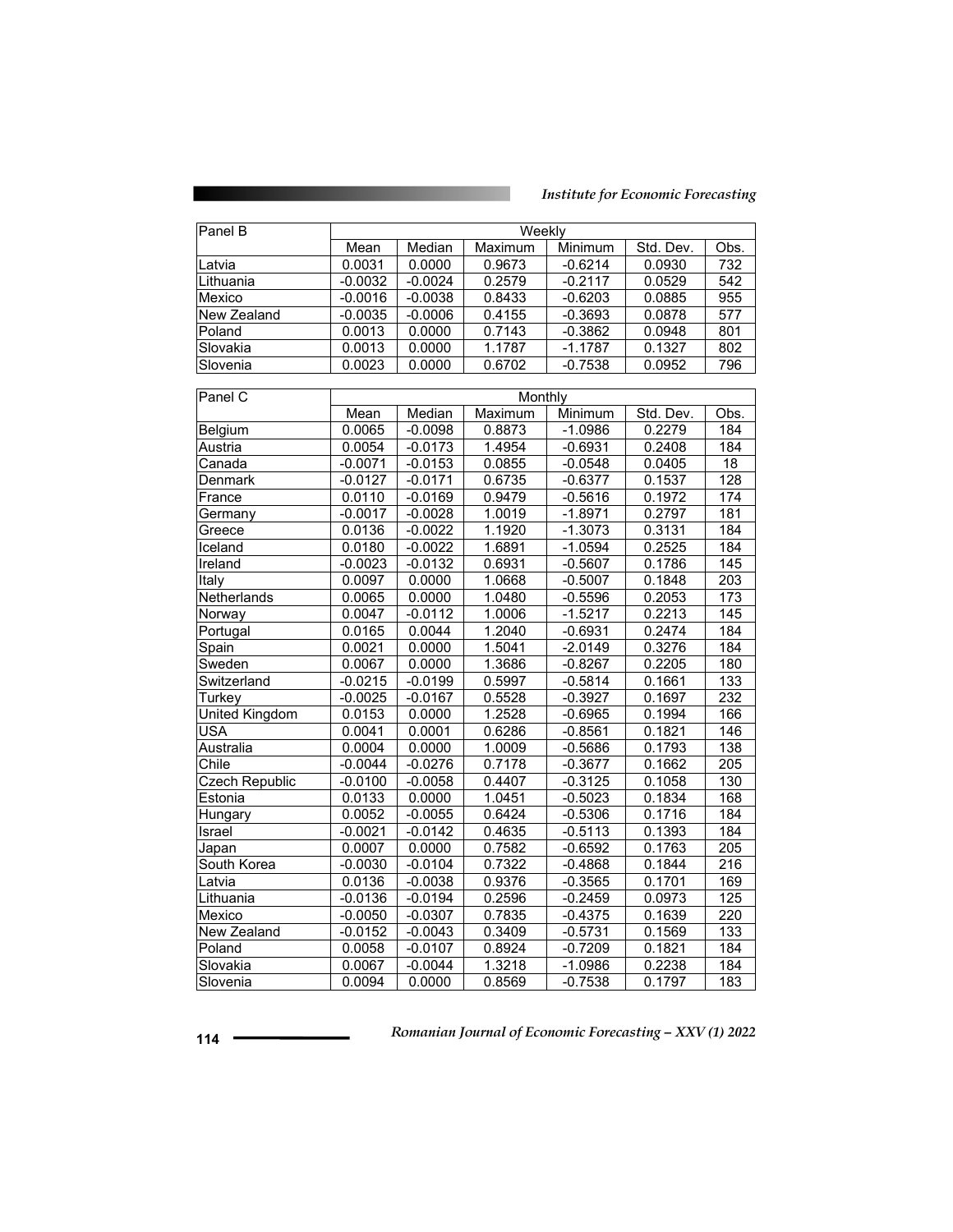*The Fractal Structure of CDS Spreads: Evidence from the OECD Countries* 



| Panel D        | Quarterly |           |                     |           |           |                 |
|----------------|-----------|-----------|---------------------|-----------|-----------|-----------------|
|                | Mean      | Median    | Maximum             | Minimum   | Std. Dev. | Obs.            |
| Belgium        | 0.0178    | $-0.0515$ | 1.1081              | $-0.6896$ | 0.3856    | 61              |
| Austria        | 0.0162    | $-0.0424$ | 1.9985              | $-0.8824$ | 0.4343    | 61              |
| Canada         | $-0.0122$ | $-0.0224$ | 0.0519              | $-0.0671$ | 0.0378    | 6               |
| Denmark        | $-0.0378$ | $-0.0348$ | 1.1801              | $-0.7687$ | 0.2728    | 43              |
| France         | 0.0381    | $-0.0577$ | 1.2058              | $-0.8744$ | 0.3786    | $\overline{58}$ |
| Germany        | $-0.0070$ | $-0.0856$ | 1.3169              | $-1.3863$ | 0.4085    | 60              |
| Greece         | 0.0392    | $-0.0702$ | 1.3919              | $-1.7220$ | 0.5980    | 61              |
| Iceland        | 0.0544    | 0.0000    | 1.9395              | $-0.8575$ | 0.4334    | 61              |
| Ireland        | $-0.0079$ | $-0.0703$ | 1.0975              | $-0.5442$ | 0.3299    | 48              |
| Italy          | 0.0289    | $-0.0272$ | 1.1381              | $-0.5884$ | 0.3354    | 68              |
| Netherlands    | 0.0195    | $-0.0404$ | 1.6786              | $-0.7841$ | 0.3916    | 58              |
| Norway         | $-0.0174$ | $-0.0438$ | 1.3297              | $-1.1297$ | 0.3628    | 48              |
| Portugal       | 0.0383    | $-0.0271$ | 0.9654              | $-0.7140$ | 0.3718    | 61              |
| Spain          | 0.0153    | $-0.0153$ | 0.8865              | $-1.1787$ | 0.3790    | 61              |
| Sweden         | 0.0200    | $-0.0209$ | 1.9780              | $-0.6931$ | 0.4331    | 60              |
| Switzerland    | $-0.0638$ | $-0.0584$ | 0.7443              | $-0.7553$ | 0.2714    | 44              |
| Turkey         | $-0.0136$ | $-0.0419$ | 0.6981              | $-0.6471$ | 0.2734    | $\overline{77}$ |
| United Kingdom | 0.0461    | $-0.0188$ | 1.4929              | $-0.5489$ | 0.3817    | 55              |
| <b>USA</b>     | 0.0122    | 0.0003    | 1.1825              | $-0.6484$ | 0.3359    | 49              |
| Australia      | $-0.0004$ | 0.0000    | 1.6709              | $-0.7464$ | 0.3583    | 46              |
| Chile          | $-0.0123$ | $-0.0733$ | 0.8565              | $-0.5461$ | 0.2981    | 68              |
| Czech Republic | $-0.0273$ | $-0.0272$ | 0.5770              | $-0.4235$ | 0.1908    | 43              |
| Estonia        | 0.0332    | $-0.0281$ | 1.2881              | $-0.6885$ | 0.3628    | $\overline{56}$ |
| Hungary        | 0.0189    | $-0.0515$ | 1.1645              | $-0.7027$ | 0.3268    | 61              |
| Israel         | 0.0013    | $-0.0242$ | 0.8829              | $-0.6418$ | 0.2224    | 61              |
| Japan          | 0.0013    | 0.0000    | 1.1931              | $-0.6700$ | 0.3367    | 68              |
| South Korea    | $-0.0080$ | $-0.0282$ | 0.9163              | $-0.5920$ | 0.3088    | 72              |
| Latvia         | 0.0316    | $-0.0302$ | 1.8295              | $-0.4462$ | 0.3849    | 56              |
| Lithuania      | $-0.0403$ | $-0.0234$ | 0.4932              | $-0.4677$ | 0.1881    | 42              |
| Mexico         | $-0.0104$ | $-0.0468$ | 0.7068              | $-0.6077$ | 0.2585    | 73              |
| New Zealand    | $-0.0511$ | $-0.0276$ | 0.5021              | $-0.7577$ | 0.2505    | 44              |
| Poland         | 0.0188    | $-0.0109$ | $\overline{1.2108}$ | $-0.5968$ | 0.3321    | 61              |
| Slovakia       | 0.0235    | $-0.0333$ | 1.3218              | $-1.4469$ | 0.4445    | 61              |
| Slovenia       | 0.0335    | 0.0000    | 0.9546              | $-0.7538$ | 0.3141    | 61              |

In Table 2, the CDS data include the period between March 2003 and February 2020. One may see that every CDS series have different observations in every frequency. This is a result of the nature of CDS data which is an insurance premium. The data start to generate when a country issues an asset. As a result of that, the beginning points of all CDS premiums are different. While the highest mean values belong to Iceland in all frequencies, the lowest mean values belong to Switzerland. For the standard deviations, although Greece has the highest value, which is 0.5980 in quarterly data, Austria has the highest values in daily and weekly frequencies and Spain has the highest value for the monthly data. However, Canada has the lowest value in all frequencies.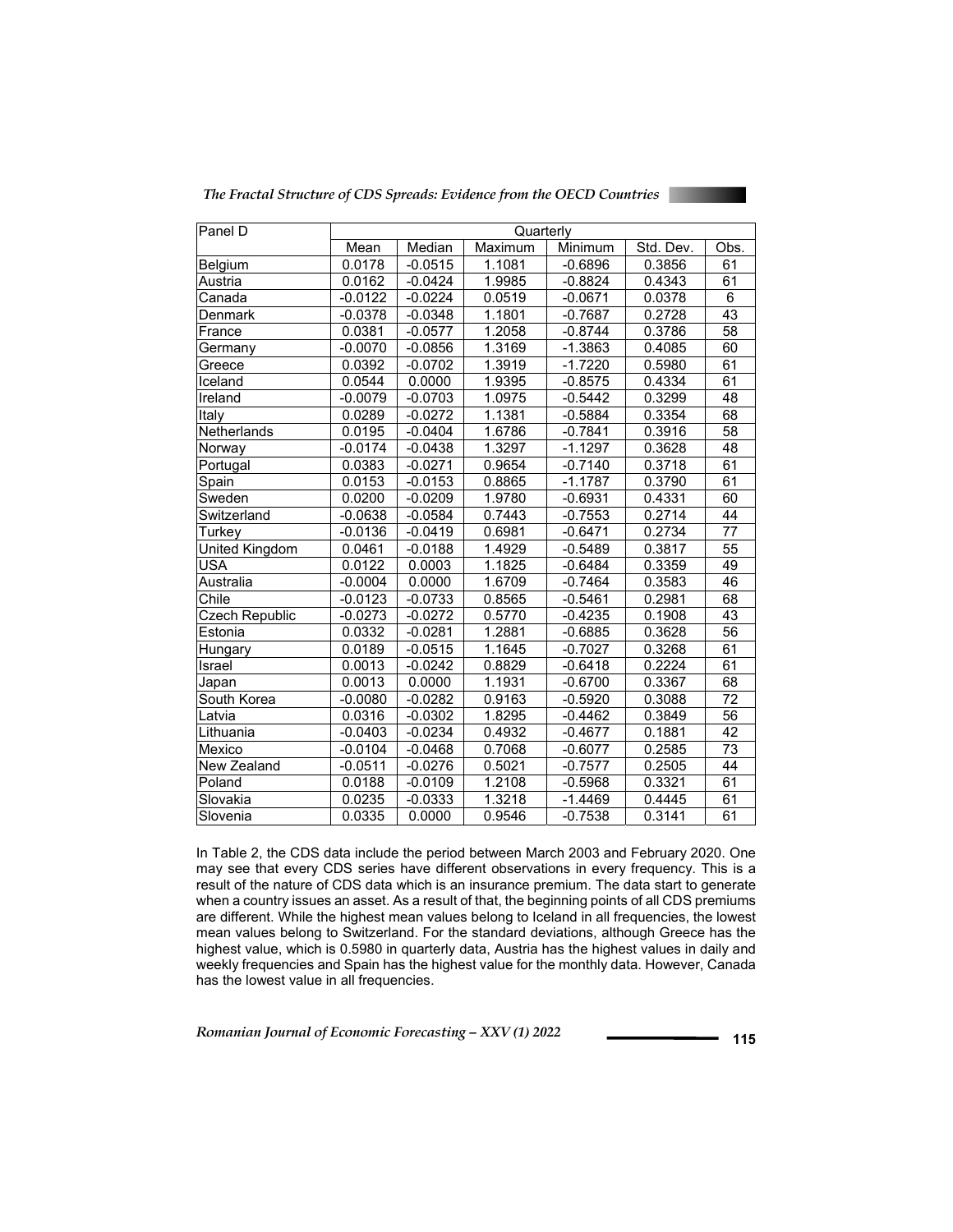*Institute for Economic Forecasting*

# **4. Findings**

Using daily, weekly, monthly and quarterly return data of the CDS returns of 34 OECD countries, the Hurst Exponent (H exponent) developed by Hurst (1951) is calculated using the R/S analysis (see Eq. 6). In this analysis, which is used to measure whether the observations of one period are independent or dependent of the previous observations, normal distribution assumption is not mandatory. Therefore, whether the data are distributed normally or not is not tested. In the analysis process, CDS returns of each country are included in the analysis with different frequencies. In analyses, four different H coefficients are estimated for each country's CDS returns. Estimation results of the H exponents are given in Table 3.

|                | The Hurst Exponents |        |         |           |  |  |  |
|----------------|---------------------|--------|---------|-----------|--|--|--|
| Country        | Daily               | Weekly | Monthly | Quarterly |  |  |  |
| Belgium        | 0.6137              | 0.6586 | 0.7132  | 0.7722    |  |  |  |
| Austria        | 0.5996              | 0.6375 | 0.6731  | 0.7342    |  |  |  |
| Canada         | 0.6638              | 0.6860 |         |           |  |  |  |
| Denmark        | 0.5700              | 0.6222 | 0.6541  | 0.7444    |  |  |  |
| France         | 0.6376              | 0.6710 | 0.7085  | 0.6842    |  |  |  |
| Germany        | 0.6083              | 0.6406 | 0.6497  | 0.7110    |  |  |  |
| Greece         | 0.6421              | 0.6587 | 0.6878  | 0.7234    |  |  |  |
| Iceland        | 0.6065              | 0.6201 | 0.6563  | 0.7276    |  |  |  |
| Ireland        | 0.6372              | 0.6693 | 0.6975  | 0.7673    |  |  |  |
| Italy          | 0.6314              | 0.6561 | 0.6816  | 0.7219    |  |  |  |
| Netherlands    | 0.5899              | 0.6358 | 0.6503  | 0.7897    |  |  |  |
| Norway         | 0.5619              | 0.6030 | 0.7111  | 0.7843    |  |  |  |
| Portugal       | 0.6532              | 0.6611 | 0.6748  | 0.7659    |  |  |  |
| Spain          | 0.6398              | 0.6263 | 0.6681  | 0.7568    |  |  |  |
| Sweden         | 0.5721              | 0.6167 | 0.6826  | 0.7138    |  |  |  |
| Switzerland    | 0.5979              | 0.6433 | 0.6210  | 0.6863    |  |  |  |
| Turkey         | 0.6810              | 0.6713 | 0.6740  | 0.7389    |  |  |  |
| United Kingdom | 0.6315              | 0.6713 | 0.6605  | 0.7070    |  |  |  |
| <b>USA</b>     | 0.5829              | 0.6205 | 0.6633  | 0.6456    |  |  |  |
| Australia      | 0.6527              | 0.6736 | 0.6579  | 0.6650    |  |  |  |
| Chile          | 0.6356              | 0.6557 | 0.6653  | 0.7017    |  |  |  |
| Czech Republic | 0.6013              | 0.6141 | 0.6445  | 0.6663    |  |  |  |
| Estonia        | 0.6247              | 0.6340 | 0.6301  | 0.7217    |  |  |  |
| Hungary        | 0.6498              | 0.6540 | 0.6947  | 0.7904    |  |  |  |
| Israel         | 0.6117              | 0.6343 | 0.6425  | 0.7074    |  |  |  |
| Japan          | 0.6197              | 0.6787 | 0.6730  | 0.6833    |  |  |  |
| South Korea    | 0.6589              | 0.6731 | 0.6513  | 0.7136    |  |  |  |
| Latvia         | 0.6219              | 0.6431 | 0.6917  | 0.7987    |  |  |  |
| Lithuania      | 0.6149              | 0.6468 | 0.6781  | 0.7642    |  |  |  |
| Mexico         | 0.6748              | 0.6587 | 0.6375  | 0.7225    |  |  |  |
| New Zealand    | 0.6063              | 0.6380 | 0.6682  | 0.7389    |  |  |  |

| Table 3. The Hurst Exponents of Country CDS Returns in Different |
|------------------------------------------------------------------|
| <b>Frequencies</b>                                               |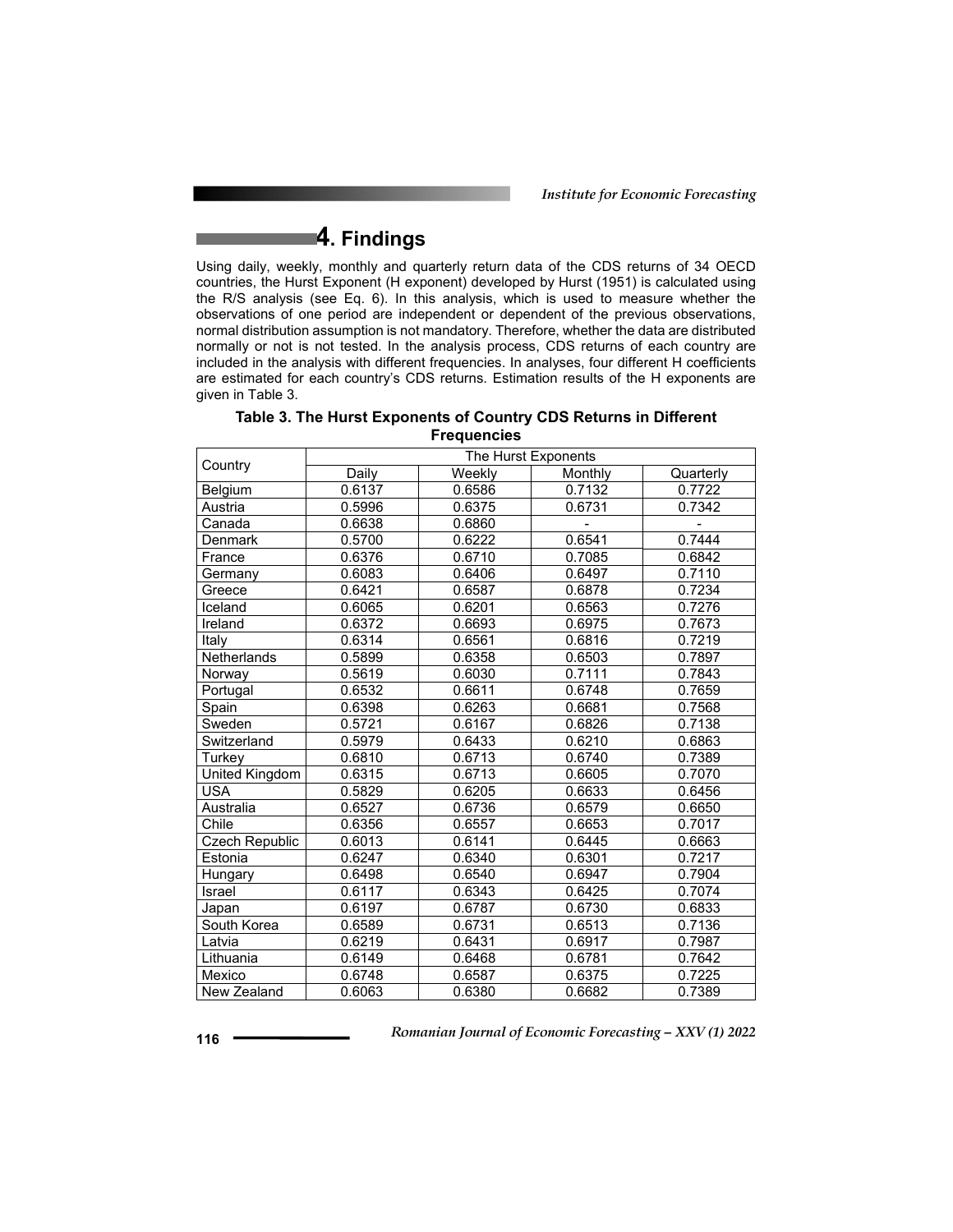

|          | The Hurst Exponents |        |         |           |  |  |
|----------|---------------------|--------|---------|-----------|--|--|
| Country  | Dailv               | Weekly | Monthly | Quarterly |  |  |
| Poland   | 0.6237              | 0.6426 | 0.6835  | 0.8076    |  |  |
| Slovakia | 0.6069              | 0.6302 | 0.7078  | 0.7410    |  |  |
| Slovenia | 0.6215              | 0.6390 | 0.6858  | 0.7051    |  |  |
| Average  | 0.6219              | 0.6466 | 0.6709  | 0.7304    |  |  |

The lowest average value of the H exponent, calculated at different frequencies, is observed in the daily frequency data, with 0.6219. This is followed by 0.6466 for the weekly data, 0.6709 for the monthly data and 0.7304 for the quarterly data, respectively. As one may see in Table 3, average H exponent increases while the frequency decreases. The increase in the average H exponent might have emerged due to central limit theorem, because as the frequency increases, sample size increases; as a result, distribution gets closer to the Gaussian process. Moreover, nearly all estimated H exponents range between 0.50 and 1.00. This means that there is a persistent and trend-reinforcing structure in the CDS market. Thus, it might be said that CDS spreads are characterized by long memory effects. Constitutively, what happens today impacts the future forever, so, all daily, weekly, monthly, and quarterly changes are correlated with all future changes, respectively. It is possible to estimate the next period by following the historical data. In this manner, as a risk indicator, trends of CDS spreads should be pursued well by investors and policymakers.

In the daily frequency data, Norway has the lowest H exponent, 0.5619; on the other hand, Turkey has the highest one, 0.6810. In the weekly frequency data, while Canada has the highest H exponent, Norway has the lowest one, again. However, in the monthly frequency data, Switzerland has the lowest H exponent and Belgium has the highest one, 0.7132. At last, in the quarterly frequency data, while Poland has the highest H exponent, the USA has the lowest one. In every frequency, the country which has the lowest and highest H exponent is changing. The reason for that is the different risk structures of countries and the various time horizons in frequencies. When the frequency decreases, the time horizon of data rises, and the risk of maturity increases as well. It is clear that the CDS market structure of Norway has a very close behavior to the Gaussian process and random-walk in terms of daily and weekly frequency data. Thus, Norway has an independent and uncorrelated risk process; the present CDS spreads do not affect the future.

To conclude, the findings indicate that Fractal Market Hypothesis is valid for the CDS markets of the OECD countries. These results are consistent with the findings of Gunay and Shi (2016). Furthermore, the implications are crucial for investors, policymakers, and practitioners. If they classify the structure of CDS markets as EMH or Gaussian process, it is quite possible that they will make misleading analyses. The persistent and trendreinforcing structure of CDS markets should be taken into account and the calculations of market risks should be done in this direction.

## **5. Conclusion**

In the financial markets, investors face a trade-off between risk and return. There are various ways to measure the risk in the literature. However, every indicator has its own constraints because of the components of the risk. It is possible to divide the risk into different ways. In the Capital Asset Pricing Model Theory, there are two kinds of risk: systematic and nonsystematic risk. Yet, in the risk premium methodology, there are three types of risk in the market: default, maturity and liquidity. It is not wise to use one risk measure to indicate total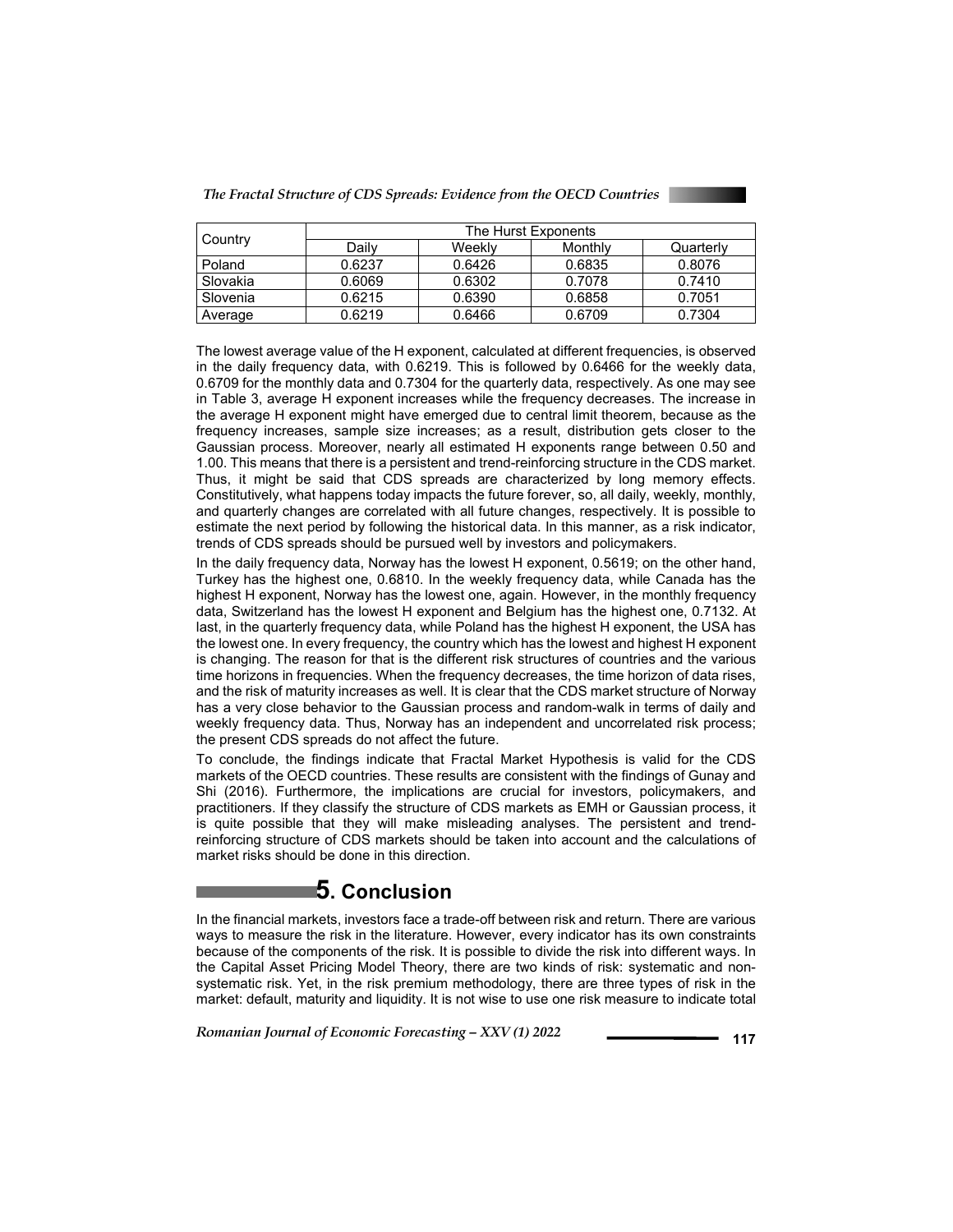risk in the market. So, investors also take into account the sovereign risk as a risk indicator. In order to measure the sovereign risk, Credit Default Swaps (CDSs) are also taken into consideration. CDSs can be used for a component of the risk for a financial asset.

It is well known that financial markets are constructed in the framework of Gaussian distribution and random walk theory. However, researchers have found evidence against those assumptions over a half of century. They state that returns are not normal, random walk, and independent and identically distributed (IID). Thus, variance cannot be a measure of risk. Consequently, Fractal Market Hypothesis (FMH) was proposed as an alternative hypothesis to EMH. Accordingly, the structure of the CDS market is required to be evaluated to provide practical knowledge for investors. Whether the CDS spreads show attributes of EMH or FMH is a concept that should be understood by policymakers, practitioners, or investors.

There are several studies that investigate whether CDS spreads follow a random walk process or not. The common findings of those studies emphasize that the EMH may not hold for the CDS spreads. Evidence of long-term memory in CDS premiums is found in certain studies in the literature. However, in order to make a broader assessment of the fractality of the CDS markets, a method that reveals the level of fractality and covers more countries is needed. The novelty of this study is that it examines the fractality of CDS spreads of more countries using the Hurst process and evaluates the CDS markets within the fractal classification. Hence, the purpose of this study is to investigate the fractal structure of CDS spreads as a risk indicator for 34 OECD countries. The data gathered from Bloomberg Professional Terminal is used for the period from March 2003 to February 2020 for four different frequencies (daily, weekly, monthly, quarterly). To investigate the fractal structure, the rescaled range analysis by Hurst (1951) is examined. The Hurst exponents are estimated and reviewed in terms of methodology.

The primary findings show that as the frequency increases, the average Hurst exponents might have converged to Gaussian distribution. Moreover, the country which has the lowest and highest Hurst exponent changes in each frequency. Finally, the CDS markets of all countries have persistency or trend-reinforcing process in every frequency, except for Norway. They have clear trends and there is a possibility to predict the next CDS spread value by following the historical data. These kinds of processes are called the Hurst process. We may easily say that the Fractal Market Hypothesis is valid for the CDS spreads.

A CDS spread might be used as country risk. Moreover, financial markets contain the country's risks as systematic risks. Perception of heightening country risk with rising CDS spreads might lead to falling stock prices. Thereafter, understanding the behavior of CDS spreads may play a key role in access to funding markets for financial institutions. On the other hand, the policy makers (*e.g*., central bankers) should take account of the results of this paper, since there is a clear connection between CDS spreads and financial markets. For a sustainable economy, policy makers need to control the sovereign risk. To do this, it is crucial that they comprehend the structure of CDSs.

# **References**

Aygören, H., 2008. İstanbul Menkul Kıymetler Borsasının Fractal Analizi. *Dokuz Eylül Üniversitesi İktisadi ve İdari Bilimler Fakültesi Dergisi*, 23(1), pp.125-134.

Bachelier, L., 1900. Théorie de la spéculation. *In Annales scientifiques de l'École normale supérieure*, 17, pp.21-86.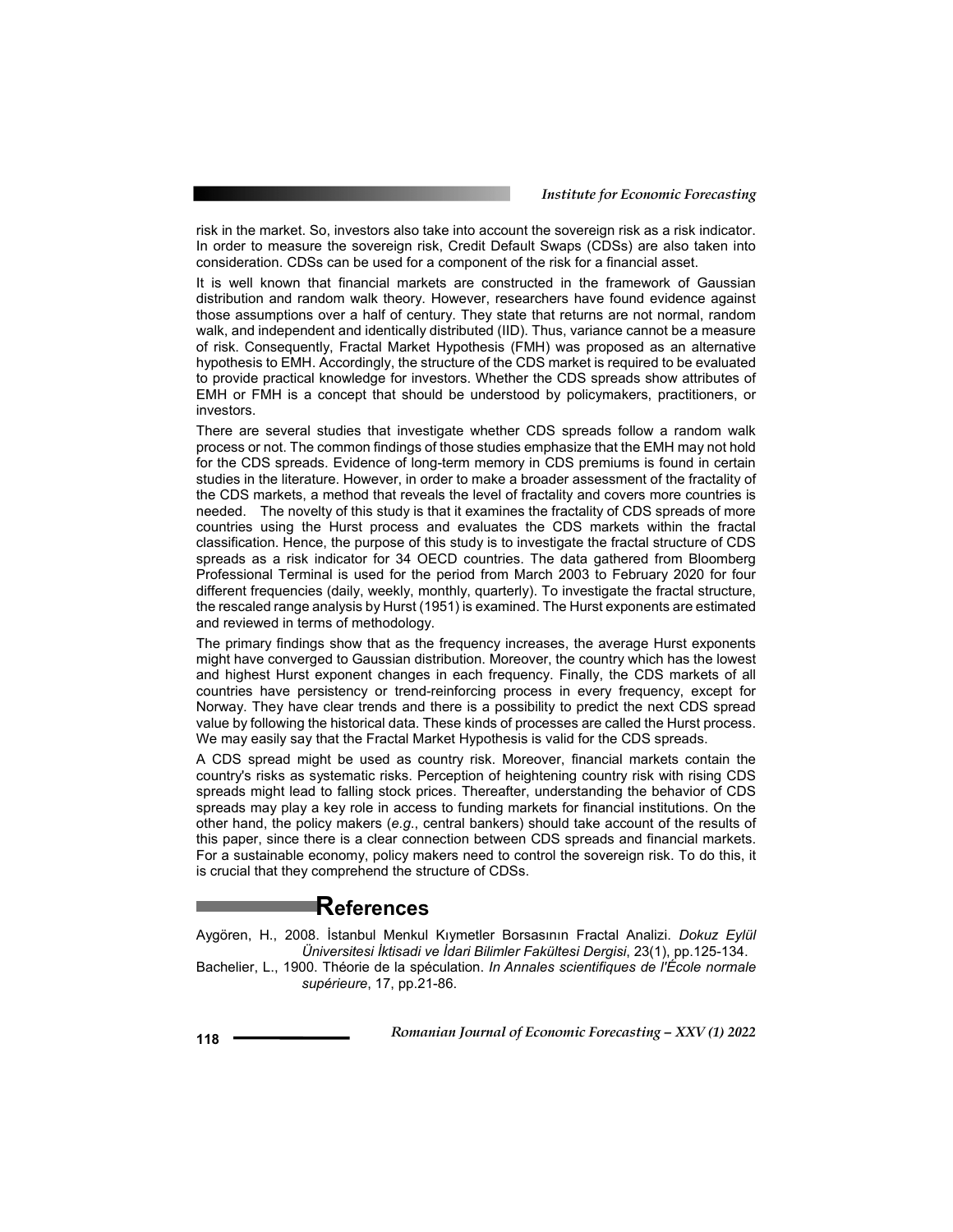

- Barna, F., Dima, S.M., Dima, B. and Pasca, L., 2016. Fractal Market Hypothesis: The Emergent Financial Markets Case. *Economic Computation and Economic Cybernetics Studies and Research*, 50(2), pp.137-150.
- Benbouzid, N., Mallick, S.K. and Sousa, R.M., 2017. An international Forensic Perspective of the Determinants of Bank CDS Spreads. *Journal of Financial Stability*, 33, pp.60-70.
- Bhatt, V., Kishor, N.K. and Ma, J., 2017. The Impact of EMU on Bond Yield Convergence: Evidence from a Time-Varying Dynamic Factor Model. *Journal of Economic Dynamics and Control*, 82, pp.206-222.
- Brock, W. A., Dechert, W. D., Scheinkman, J. A. and LeBaron, B., 1996. A Test for Independence Based on the Correlation Dimension. *Econometric Reviews*, 15, pp.197-235.
- Brooks, C., 1995. A Measure of Persistence in Daily Pound Exchange Rates. *Applied Economics Letters*, 2(11), pp.428-431.
- Broto, C. and Perez-Quiros, G., 2015. Disentangling Contagion Among Sovereign CDS Spreads During the European Debt Crisis. *Journal of Empirical Finance*, 32, pp.165-179.
- Calice, G., Chen, J. and Williams J., 2013. Liquidity Spillovers in Sovereign Bond and CDS Markets: An Analysis of the Eurozone Sovereign Debt Crisis. *Journal of Economic Behavior & Organization*, 85, pp.122-143.
- Çevik, M. and Karaca, S.S., 2021. Kredi Temerrüt Takası Primlerinin Oynaklığında Uzun Hafıza ve Etkin Piyasa Hipotezi - Fraktal Piyasa Hipotezi Sınaması: Türkiye Örneği. *Gaziantep University Journal of Social Sciences*, 20(3), pp.1375- 1400.
- Culp, C. L., Van der Merwe, A. and Stärkle, B. J., 2018. *Credit Default Swaps: Mechanics and Empirical Evidence on Benefits, Costs, and Inter-Market Relations.*  Palgrave Macmillan: Palgrave Studies in Risk and Insurance..
- Dar, A.B., Bhanja, N. and Tiwari, A.K., 2017. Do Global Financial Crises Validate Assertions of Fractal Market Hypothesis? *International Economics and Economic Policy*, 14, pp.153-165.
- Doorasamy, M. and Sarpong, P.K., 2018. Fractal Market Hypothesis and Markov Regime Switching Model: A Possible Synthesis and Integration. *International Journal of Economics and Financial Issues*, 8(1), pp.93-100.
- Düllmann, K. and Sosinska A., 2007. Credit Default Swap Prices as Risk Indicators of Listed German Banks. *Financial Markets and Portfolio Management*, 21(3), pp.269-292.
- Engle, R., 2002. Dynamic Conditional Correlation: A Simple Class of Multivariate Generalized Autoregressive Conditional Heteroskedasticity Models. *Journal of Business and Economic Statistics*, 20(3), pp.339-350.
- Fabozzi, F.J., Cheng, X. and Chen R.R., 2007. Exploring the Components of Credit Risk in Credit Default Swaps. *Finance Research Letters*, 4(1), pp.10-18.
- Gunay, S. and Shi, Y., 2016. Long-Memory in Volatilities of CDS Spreads: Evidences from the Emerging Markets. *Romanian Journal of Economic Forecasting*, 19(1), pp.122-137.
- Gündüz, Y., Nasev, J. and Trapp M., 2013. The Price Impact of CDS Trading. *Deutsche Bundesbank Discussion Paper,* No. 20/2013 (November 18). Available at: <https://www.bundesbank.de/resource/blob/703744/632f29947378f9bbe7 959ae28295e609/mL/2013-05-31-dkp-20-data.pdf>. [Accessed on Dec 2, 2021].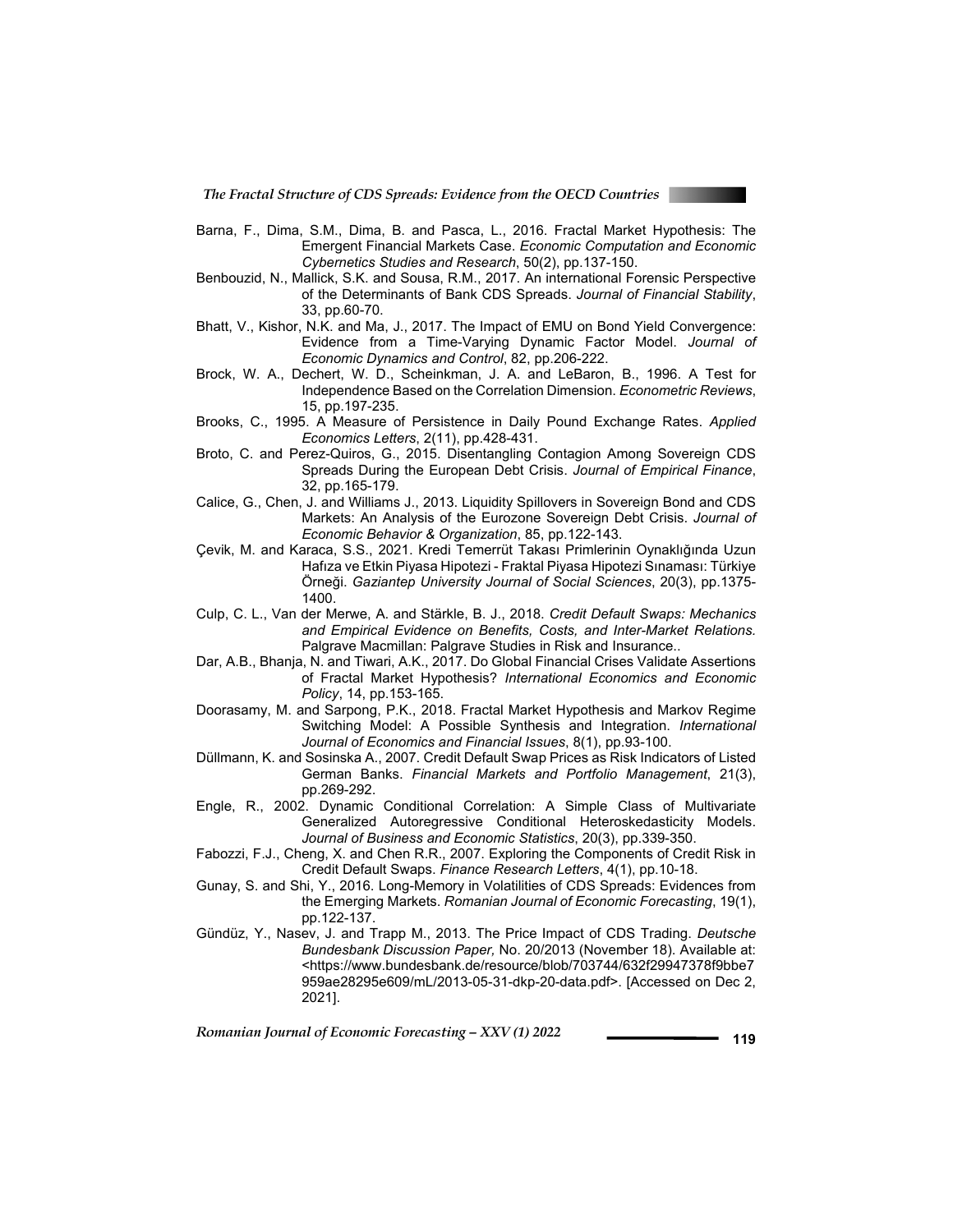- Hurst, H., 1951. Long Term Storage Capacity of Reservoirs. *Transactions of The American Society of Civil Engineers*, 116(776), pp.770-799.
- Kapusuzoglu, A. and Ceylan, N.B., 2018. Multidimensional Scaling for Credit Default Swap (CDS): Evidence from OECD Countries. *Scientific Bulletin - Economic Sciences University of Pitesti*, 17(3), pp.3-8.
- Kim, H.S., Min, H.G. and McDonald, J.A., 2016. Returns, correlations, and volatilities in equity markets: Evidence from six OECD countries during the US financial crisis. *Economic Modelling*, 59, pp.9-22.
- Kristoufek, L., 2012. Fractal Market Hypothesis and the Global financial Crisis: Scaling, Investment Horizons and Liquidity. *Advances in Complex Systems*, 15(6), pp.1-13.
- Kumar, A.S. and Bandi, K., 2015. Explaining Financial Crisis by Fractal Market Hypothesis: Evidences from Indian Equity Markets. *Hyperion International Journal of Econophysics and New Economy*, 8(1), pp.83-96.
- Kumar, A.S., Jayakumar, C. and Kamaiah, B., 2017, Fractal Market Hypothesis: Evidence for nine Asian Forex Markets. *Indian Economic Review*, 3, pp.181-192.
- Lin, M.T., Kolokolova, O. and Poon S.H., 2017. Systematic and Firm-Specific Risks of CDS Spreads: Credit and Liquidity Under Scrutiny. *Working Paper*. Available at: < https://dora.dmu.ac.uk/bitstream/handle/2086/13703/CDSRisk.pdf >. [Accessed on Dec 2, 2021].
- Liu, J., Cheng, C., Yang, X., Yan, L. and Lai, Y., 2019. Analysis of the Efficiency of Hong Kong REITs Market Based on Hurst Exponent. *Physica A: Statistical Mechanics and its Applications*, 534, pp.1-16.
- Mandelbrot, B. B., 1963a. New Methods in Statistical Economics. *Journal of Political Economy*, 71(5), pp.421–440.
- Mandelbrot, B. B., 1963b. The Variation of Certain Speculative Prices. *Journal of Business*, 36(3), pp. 394–419.
- Mandelbrot, B. B., Fisher, A., and Calvet, L., 1997. A Multifractal Model of Asset Returns. *Cowles Foundation Discussion Paper* No. 1164. Yale University.
- Mayordomo, S., Rodríguez-Moreno, M. and Peña J.I., 2014. Liquidity commonalities in the corporate CDS market around the 2007–2012 financial crisis. *International Review of Economics and Finance*, 31(C), pp.171-192.
- Meine, C., Supper, H. and Weiβ G.N.F., 2015. Do CDS Spreads Move with Commonality in Liquidity? *Review of Derivatives Research*, 18(3) pp.225 -261.
- Min, H.G., Donald, J.A. and Shin, S.O., 2016. What Makes a Safe Haven? Equity and Currency Returns for Six OECD Countries during the Financial Crisis. *Annals of Economics and Finance*, 17(2), pp.365-402.
- Moradi M., Nooghabi M.J. and Rounaghi M.M., 2021. Investigation of Fractal Market Hypothesis and Forecasting Time Series Stock Returns for Tehran Stock Exchange and London Stock Exchange. *International Journal of Finance & Economics*, 26(1), pp.662-678.
- Mulligan, R. F., 2004. Fractal Analysis of Highly Volatile Markets: An Application to Technology Equities. *The Quarterly Review of Economics and Finance*, 44(1), pp.155-179.
- Peters, E.E., 1991. *Chaos and Order in the Capital Markets: A New View of Cycles, Prices, and Market Volatility*. New York: John Wiley and Sons, Inc.
- Peters, E.E., 1994. *Fractal Market Analysis, Applying Chaos Theory to Investment and Economics.* New York: John Wiley Sons Inc.